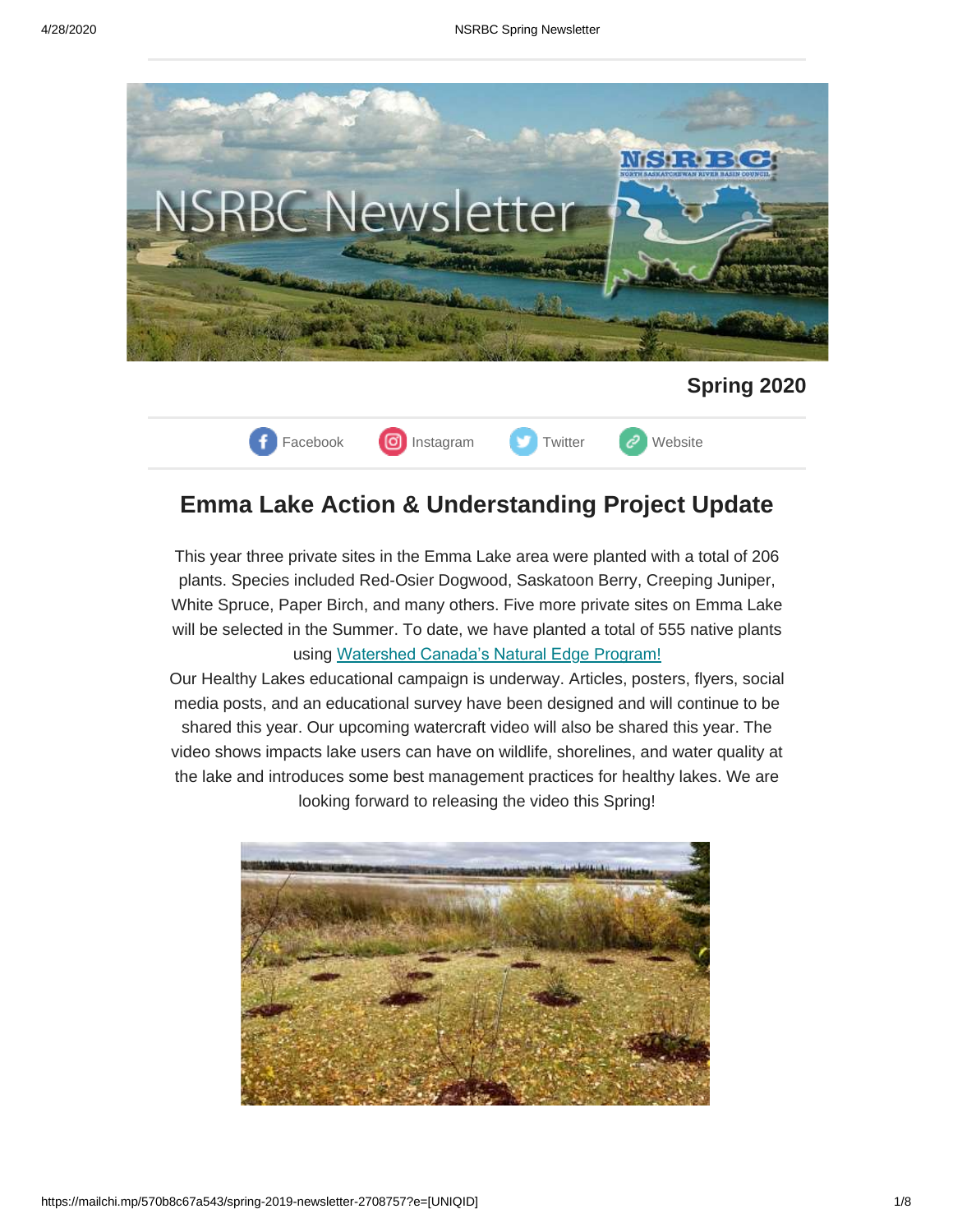

# **Emma Lake Shorelines at Work Demonstration Site**

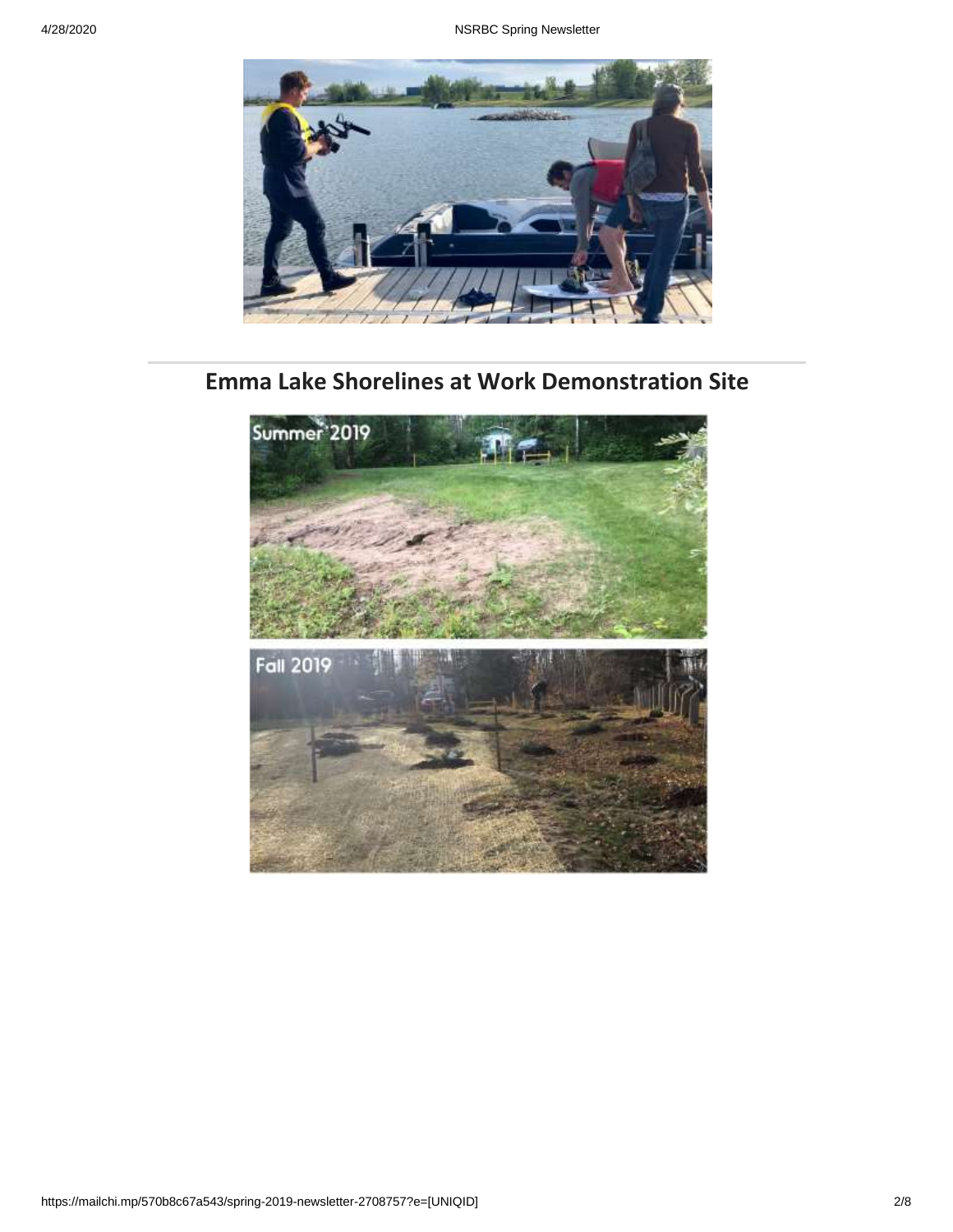Our Shorelines at Work Demonstration Site at Emma Lake is taking shape. The 3,600 square foot site is publicly accessible and is located north of McIntosh Point along Agnes St. The site was compromised with erosion and monoculture grass. NSRBC staff developed a planting plan and collaborated with the District of Lakeland and local volunteers to level the eroded area, install erosion control mats and plant 80 native plants. More plants will be added to the site in Spring 2020 while engaging local youth groups. A large educational sign was designed by NSRBC staff in collaboration with District of Lakeland and Saskatchewan Polytech representatives and will be mounted in Spring 2020.







This project was undertaken with the financial support of: Ce projet a été réalisé avec l'appui financier de :



Environment and Climate Change Canada Environnement et Changement climatique Canada

**Onion Lake Cree Nation Climate Station**



Katherine Finn (NSRBC), Bob Patrick (UofS), Eugene Lewis (OLCN)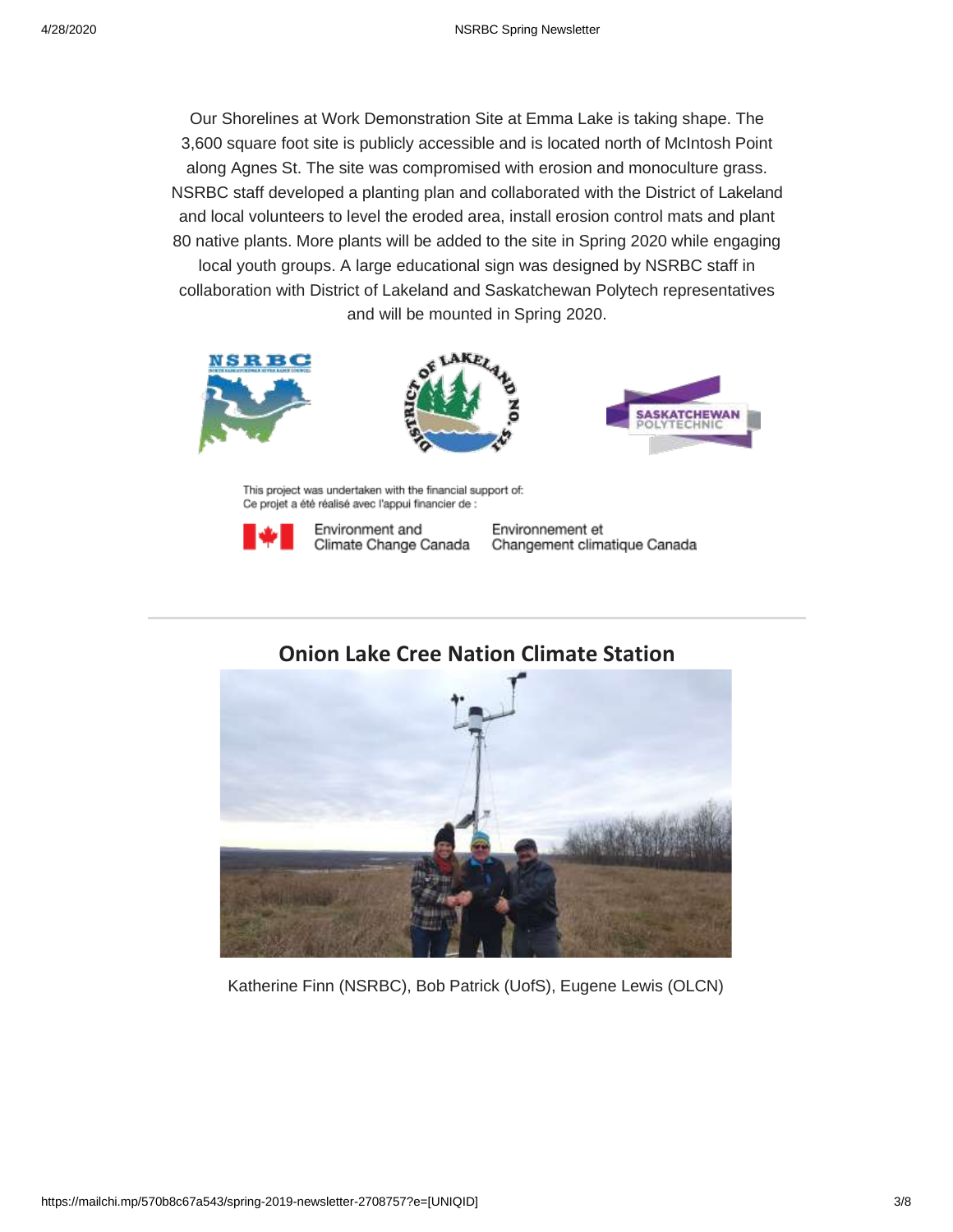The NSRBC helped install a remote climate station on Onion Lake Cree Nation. The intention of this data collection is to provide localized weather information to the community members of Onion Lake. Previously the most accurate weather information was collected from Lloydminster. The Climate Station collects hourly information on the local temperature, precipitation, wind speed, wind direction, humidity, and barometric pressure. The data from the climate station is automatically uploaded to the internet. Accurate weather information will allow community members to know what their local situation is. With the uncertainty of the impacts of Climate Change, the collection of this data will allow for Onion Lake to record changes over time.

[Click here](https://www.youtube.com/watch?v=6c3yiwVL3Vs&feature=youtu.be) to watch our climate station installation video at Muskeg Lake Cree Nation. Video created by Steven Wiig





This project was undertaken with the financial support of: Ce projet a été réalisé avec l'appui financier de :



Environment and

Environnement et Climate Change Canada Changement climatique Canada

## **Muskeg Lake Cree Nation Health Fair**

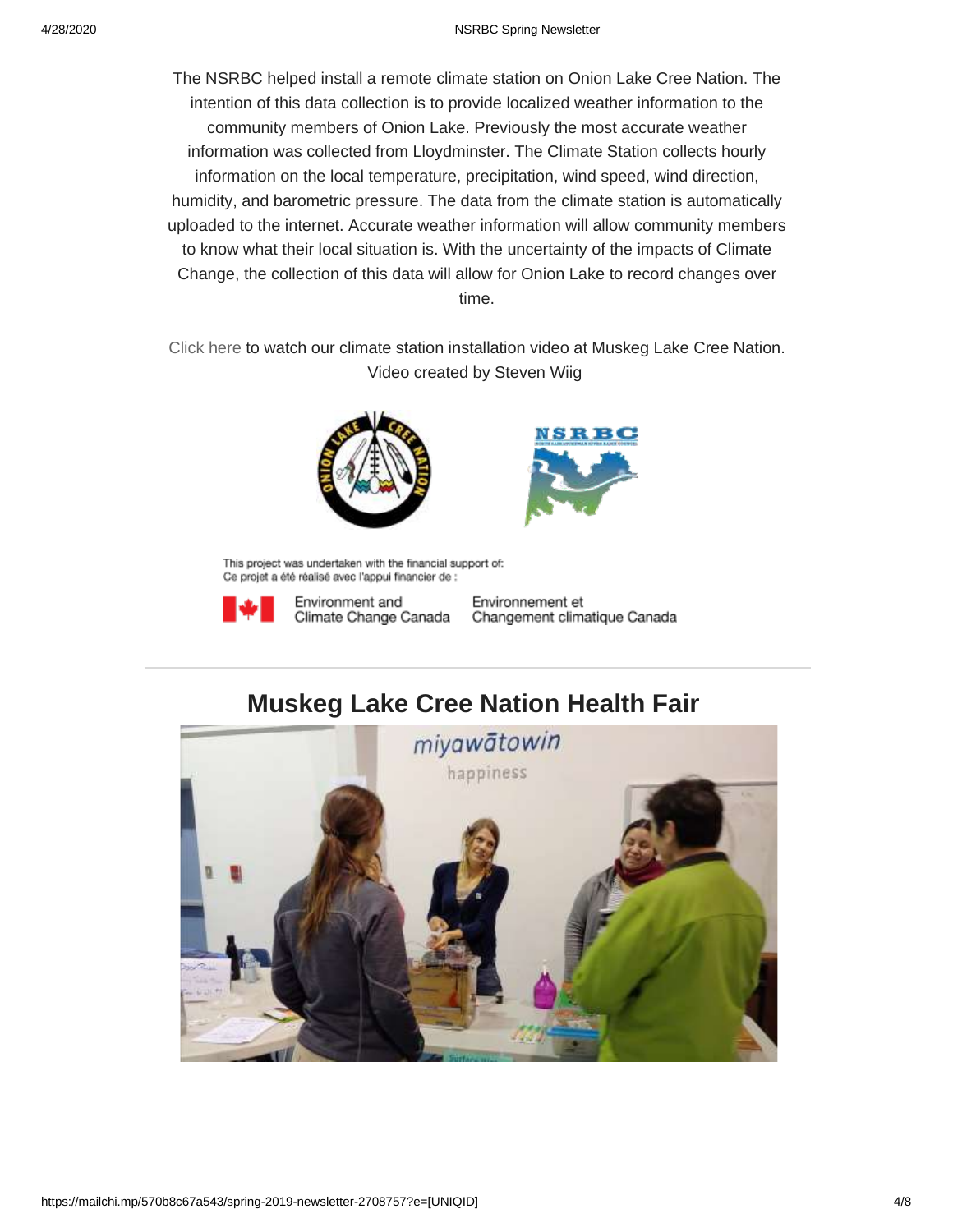On October 28, 2019, NSRBC attended the Muskeg Lake Health Fair at kihiw waciston School. Students came from Blaine Lake high school to tour booths, enjoy lunch and listen to a health care speaker. The booths varied in health themes from nutrition, dental, maternity and woman's health, and mental health and more. NSRBC presented the ground and surface, water models. These models demonstrate how our land-use activities have an impact on our water resources and can affect water quality. At Muskeg Lake, community members are very interested in the potential impacts of agriculture and residential activities on their lakes. They also are very interested in ways to improve water quality and wildlife habitat at the same time.



## **NSRBC Poster Contest**

### Congratulations to the NSRBC Wetlands & Wildlife Poster Contest winners!

### **1st Place Winner - Ayla Peterson**

The first place and winner of the \$100 prize is Ayla Peterson from École Debden School. Ayla's poster shows the different types of wildlife seen around water. Ayla's poster reminds us to help protect the homes of wildlife.

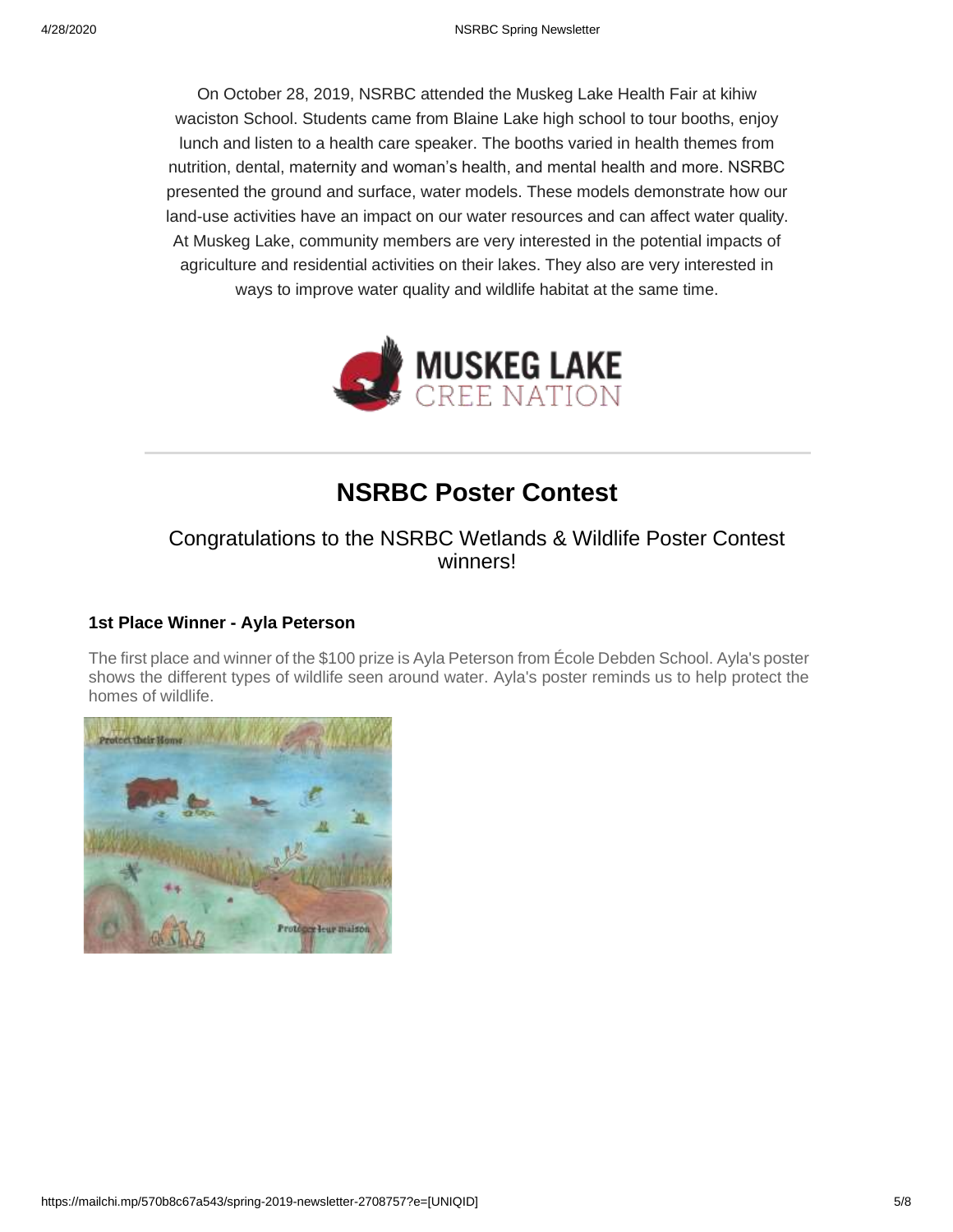#### **2nd Place Winner - Sahar Ahmad**

Second place and winner of the \$50 prize was Sahar Ahmad from École Vickers Public School in Prince Albert. Sahar drew a picture reminding us that water is the driving force of nature.





### **3rd Place Winner - Afton Grimard**

Third place and winner of the \$25 prize was Afton Grimard from École Debden School. Afton shows the comparison of a polluted river vs. a healthy river. His poster shows what happens when we pollute our rivers and reminds us to keep them clean.

# **Welcoming New Faces**



#### **Maria Mora**

Maria is originally from Ecuador; South America and has been living in Saskatchewan since September 2014. Currently, Maria is part of the NSRBC's staff as a Watershed Manager. She is supporting the project "Community Nominated Priority Places for Species at Risk" in the Redberry Lake, Muskeg Lake, and Mistawasis Nêhiyawak areas. She is finishing a Ph.D. program in the School of Environment and Sustainability at the University of Saskatchewan where she's been working with Mistawasis Nêhiyawak on alternative approaches to water governance built from Mistawasis needs, worldviews, and knowledge. She enjoys working with people and having the opportunity to learn from their experiences and wisdom. Maria also likes to travel and discover the wonders of different cultures and landscapes.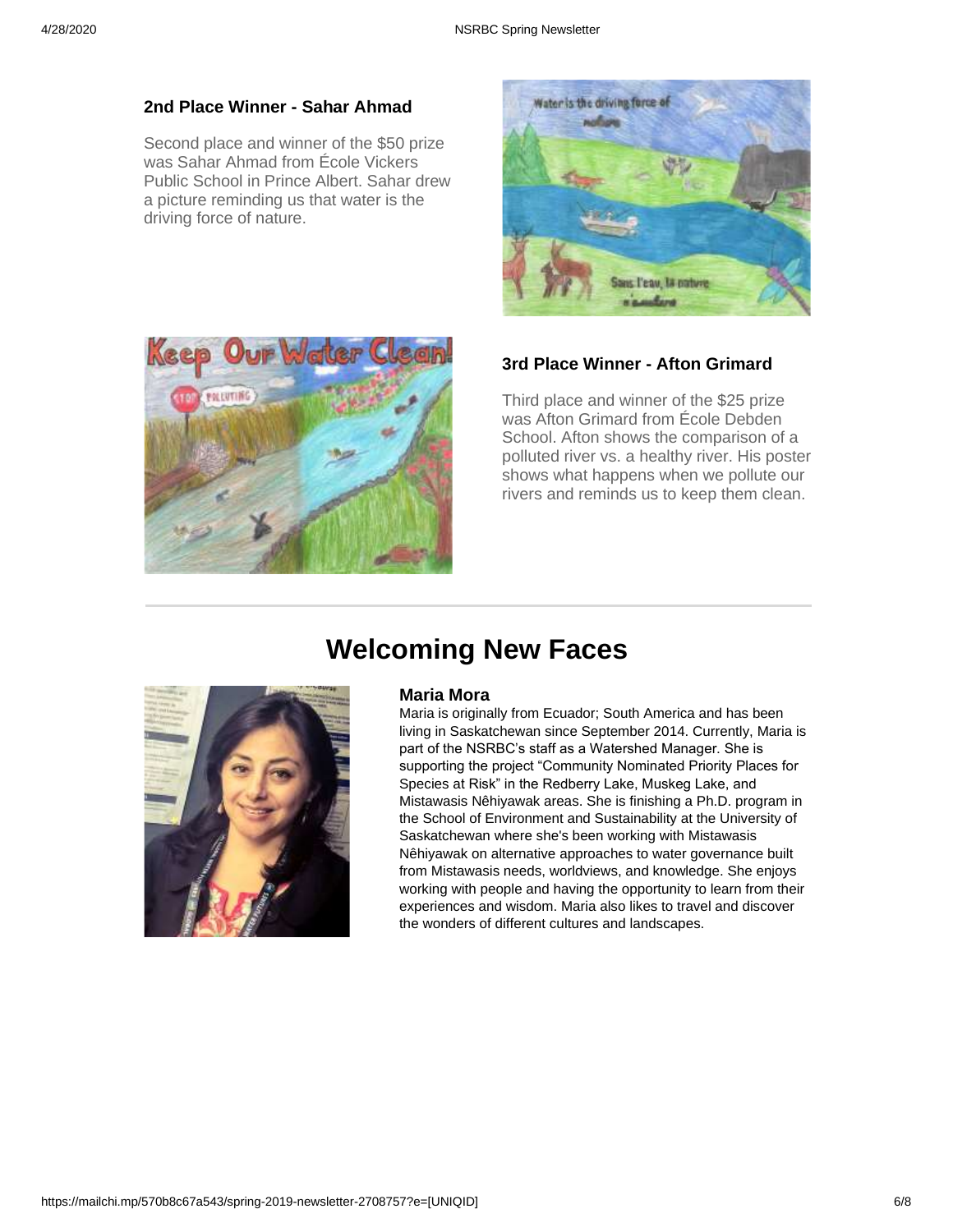#### **Steven [Wiig](https://us11.campaign-archive.com/home/?u=14a2632bac00c5b42c96d2742&id=214c7672f5)**

[Steven left Canada when](https://us11.campaign-archive.com/home/?u=14a2632bac00c5b42c96d2742&id=214c7672f5) he was 19 to see the world and taught English to pay his way. He has lived in many countries, including, Vietnam, Thailand, Southeast Asia, and Eastern Africa! While overseas he discovered his passion for Permaculture. After completing certificates in Permaculture Design and Permaculture Consultancy, Steven worked on several projects overseas. These projects focused on holistic development, including, growing organic food, natural building, water conservation and storage, alternative community structures, and water and food security. Now back in Canada after 13 years overseas, Steven has continued online studies with Gaia College and started his business *Holistic Landscape and Design*. Steven is now currently working with Muskeg Lake Cree Nation; he designed and helped the youth plant a Food Forest with hundreds of edible trees and shrubs. He now has the position of Climate Change Adaptation Community Coordinator and hopes to create a Permaculture training program for Muskeg residents.



### **We are Proud to Recognize Our Funding Partners:**





This project was undertaken with the financial support of: Ce projet a été réalisé avec l'appui financier de :



Environment and Climate Change Canada Environnement et Changement climatique Canada